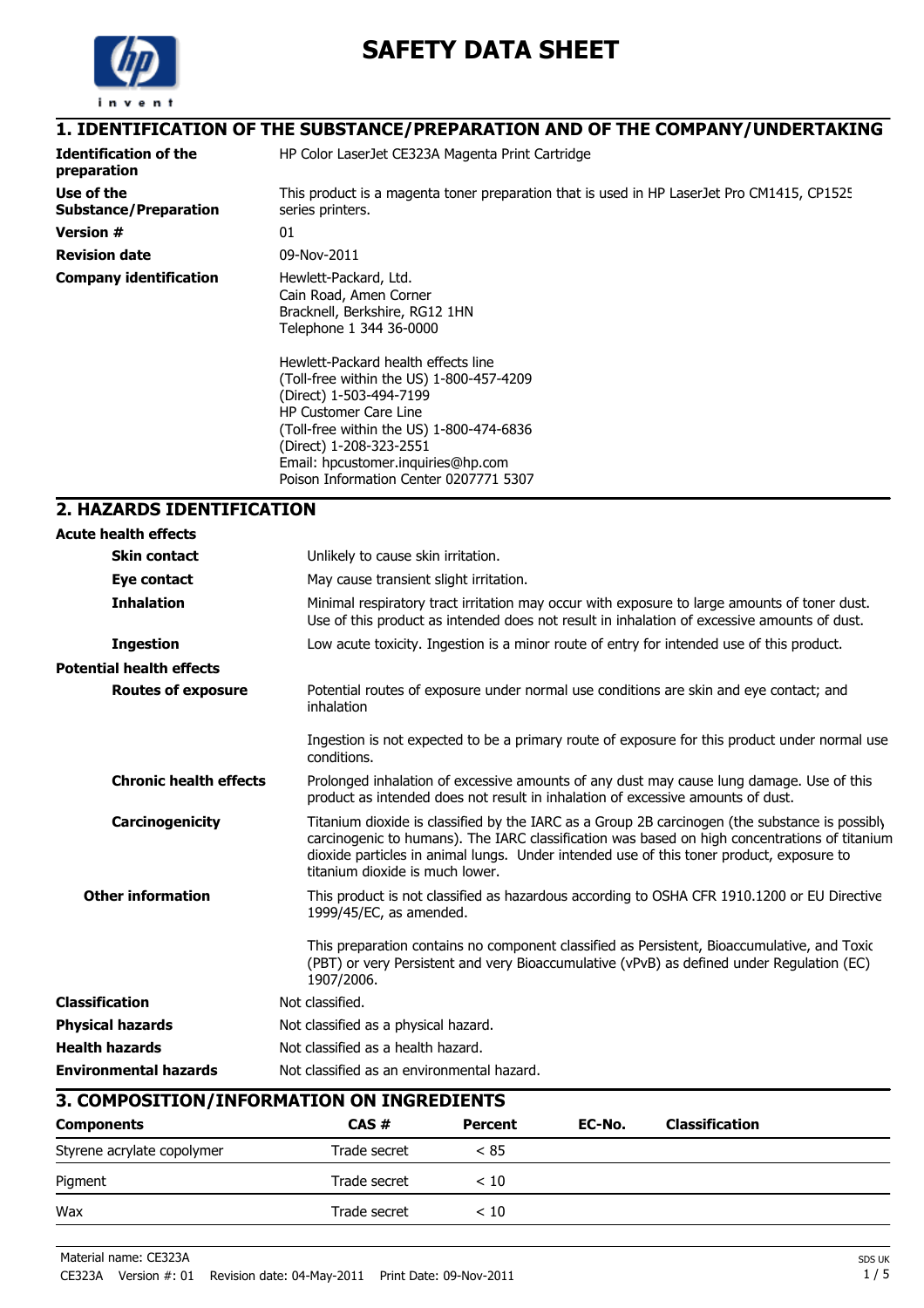| Amorphous silica | 7631-86-9  | 231-545-4 |
|------------------|------------|-----------|
| Titanium dioxide | 13463-67-7 | 236-675-5 |

#### **4. FIRST AID MEASURES**

| <b>Inhalation</b>   | Move person to fresh air immediately. If irritation persists, consult a physician.                                                                                                                |
|---------------------|---------------------------------------------------------------------------------------------------------------------------------------------------------------------------------------------------|
| <b>Skin contact</b> | Wash affected areas thoroughly with mild soap and water. Get medical attention if irritation<br>develops or persists.                                                                             |
| Eye contact         | Do not rub eyes. Immediately flush with large amounts of clean, warm water (low pressure) for at<br>least 15 minutes or until particles are removed. If irritation persists, consult a physician. |
| <b>Ingestion</b>    | Rinse mouth out with water. Drink one to two glasses of water. If symptoms occur, consult a<br>physician.                                                                                         |

#### **5. FIRE-FIGHTING MEASURES**

| <b>Fire fighting</b><br>equipment/instructions                             | If fire occurs in the printer, treat as an electrical fire.                                                            |
|----------------------------------------------------------------------------|------------------------------------------------------------------------------------------------------------------------|
| Suitable extinguishing media                                               | CO2, water, or dry chemical                                                                                            |
| <b>Extinguishing media which</b><br>must not be used for safety<br>reasons | None known.                                                                                                            |
| <b>Unusual fire &amp; explosion</b><br>hazards                             | Like most organic material in powder form, toner can form explosive dust-air mixtures when finely<br>dispersed in air. |
| <b>Specific methods</b>                                                    | None established.                                                                                                      |
| <b>Hazardous combustion</b><br>products                                    | Carbon monoxide and carbon dioxide.                                                                                    |

## **6. ACCIDENTAL RELEASE MEASURES**

| <b>Personal precautions</b>      | Minimise dust generation and accumulation.                                                                                                                                                                                                                                                                                           |
|----------------------------------|--------------------------------------------------------------------------------------------------------------------------------------------------------------------------------------------------------------------------------------------------------------------------------------------------------------------------------------|
| <b>Environmental precautions</b> | Do not flush into surface water or sanitary sewer system. See also section 13 Disposal<br>considerations.                                                                                                                                                                                                                            |
| <b>Other information</b>         | Slowly vacuum or sweep the material into a bag or other sealed container. Clean remainder with a<br>damp cloth or vacuum cleaner. If a vacuum is used, the motor must be rated as dust<br>explosion-proof. Fine powder can form explosive dust-air mixtures. Dispose of in compliance with<br>federal, state, and local regulations. |

## **7. HANDLING AND STORAGE**

| <b>Handling</b> | Keep out of the reach of children. Avoid inhalation of dust and contact with skin and eyes. Use<br>with adequate ventilation. Keep away from excessive heat, sparks, and open flames. |
|-----------------|---------------------------------------------------------------------------------------------------------------------------------------------------------------------------------------|
| <b>Storage</b>  | Keep out of the reach of children. Keep tightly closed and dry. Store away from strong oxidizers.<br>Store at room temperature.                                                       |

#### **8. EXPOSURE CONTROLS/PERSONAL PROTECTION**

#### **Exposure limit values**

| <b>United Kingdom</b>         |                                                                                     |                                                              |                                           |                                                                                                |  |
|-------------------------------|-------------------------------------------------------------------------------------|--------------------------------------------------------------|-------------------------------------------|------------------------------------------------------------------------------------------------|--|
| <b>Components</b>             |                                                                                     | <b>Type</b>                                                  | <b>Value</b>                              | <b>Form</b>                                                                                    |  |
| Titanium dioxide (13463-67-7) |                                                                                     | <b>TWA</b>                                                   | $4.0000 \,\mathrm{mq/m}$<br>10.0000 mg/m3 | Respirable.<br>Inhalable                                                                       |  |
| Additional exposure data      | USA OSHA (TWA/PEL): 15 mg/m3 (Total Dust), 5 mg/m3 (Respirable Fraction)            |                                                              |                                           |                                                                                                |  |
|                               | ACGIH (TWA/TLV): 10 mg/m3 (Inhalable Particulate), 3 mg/m3 (Respirable Particulate) |                                                              |                                           |                                                                                                |  |
|                               | mq/m3                                                                               |                                                              |                                           | Amorphous silica: USA OSHA (TWA/PEL): 20 mppcf 80 (mg/m3)/%SiO2, ACGIH (TWA/TLV): 10           |  |
|                               |                                                                                     |                                                              |                                           | TRGS 900 (Luftgrenzwert) - 10 mg/m3 (Einatembare partikel), 3 mg/m3 (Alveolengängige fraktion) |  |
| <b>Exposure controls</b>      | Use in a well ventilated area.                                                      | UK WEL: 10 mg/m3 (Respirable Dust), 5 mg/m3 (Inhalable Dust) |                                           |                                                                                                |  |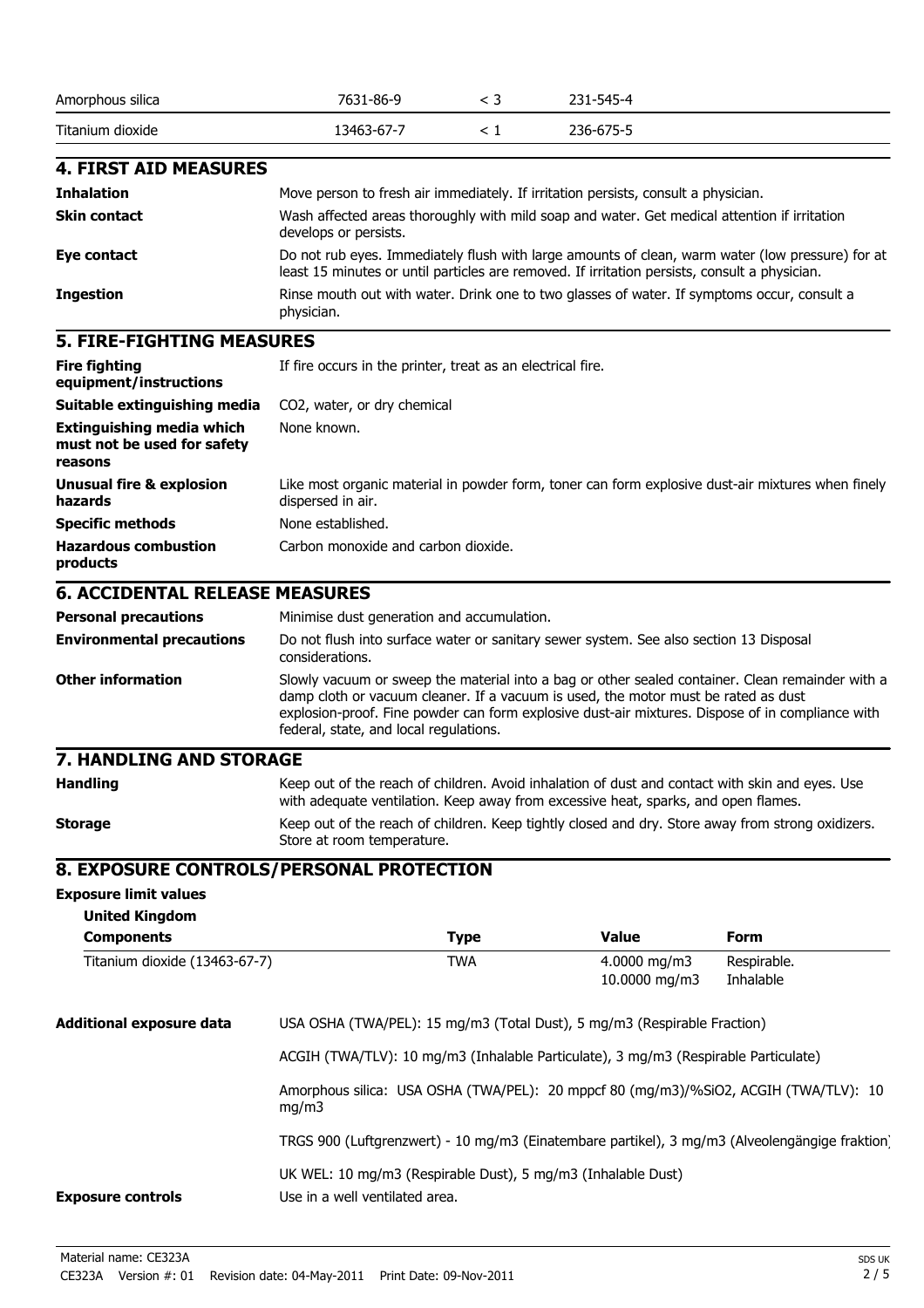### **9. PHYSICAL AND CHEMICAL PROPERTIES**

| <b>Appearance</b>                                 | Fine powder                                                   |
|---------------------------------------------------|---------------------------------------------------------------|
| <b>Physical state</b>                             | Solid                                                         |
| <b>Form</b>                                       | solid                                                         |
| Color                                             | Magenta                                                       |
| Odor                                              | Slight plastic odor                                           |
| <b>Odour threshold</b>                            | Not available.                                                |
| рH                                                | Not applicable                                                |
| <b>Boiling point</b>                              | Not applicable                                                |
| <b>Flash point</b>                                | Not applicable                                                |
| Flammability limits in air,<br>upper, % by volume | Not available.                                                |
| Flammability limits in air,<br>lower, % by volume | Not flammable                                                 |
| <b>Vapor pressure</b>                             | Not applicable                                                |
| <b>Relative density</b>                           | Not available.                                                |
| <b>Solubility (water)</b>                         | Negligible in water. Partially soluble in toluene and xylene. |
| <b>Partition coefficient</b><br>(n-octanol/water) | Not available                                                 |
| <b>Viscosity</b>                                  | Not applicable                                                |
| <b>Vapor density</b>                              | Not available.                                                |
| <b>Evaporation rate</b>                           | Not applicable                                                |
| <b>Melting point</b>                              | Not available.                                                |
| <b>Freezing point</b>                             | Not available.                                                |
| <b>Auto-ignition temperature</b>                  | Not applicable                                                |
| <b>Specific gravity</b>                           | $1 - 1.2$ (H2O = 1)                                           |
| Softening point                                   | 80 - 130 °C (176 - 266 °F)                                    |
| <b>Percent volatile</b>                           | 0 % estimated                                                 |
| <b>VOC</b>                                        | Not available.                                                |
| <b>Other information</b>                          | Decomposition temperature: $> 200$ ° C                        |
| <b>10. STABILITY AND REACTIVITY</b>               |                                                               |
| <b>Conditions to avoid</b>                        | Imaging Drum: Exposure to light                               |
| <b>Hazardous decomposition</b><br>products        | Carbon monoxide and carbon dioxide.                           |

**Stability** Stable under normal storage conditions. **Materials to avoid** Strong oxidizers **Hazardous polymerization** Will not occur.

#### **11. TOXICOLOGICAL INFORMATION**

| Oral toxicity                        | LD50/oral/rat >2000mg/kg; (OECD 401); Not harmful Not classified for acute oral toxicity<br>according to EU Directive 67/548/EEC and 1999/45/EC.                                                                                                                                                                               |
|--------------------------------------|--------------------------------------------------------------------------------------------------------------------------------------------------------------------------------------------------------------------------------------------------------------------------------------------------------------------------------|
| Carcinogenicity                      | Titanium dioxide is classified by the IARC as a Group 2B carcinogen (the substance is possibly<br>carcinogenic to humans). The IARC classification was based on high concentrations of titanium<br>dioxide particles in animal lungs. Under intended use of this toner product, exposure to<br>titanium dioxide is much lower. |
|                                      | None of the other ingredients in this preparation are classified as carcinogens according to<br>ACGIH, EU, IARC, MAK, NTP or OSHA.                                                                                                                                                                                             |
| <b>Inhalation toxicity</b>           | No information available.                                                                                                                                                                                                                                                                                                      |
|                                      | Not classified for acute inhalation toxicity according to EU Directive 67/548/EEC and<br>1999/45/EC.                                                                                                                                                                                                                           |
| Serious eye damage/eye<br>irritation | Not classified as irritant, according to OSHA Hazard Communication Standard (HCS) and EU<br>Directive 67/548/EEC and as amended.                                                                                                                                                                                               |
| Chronic toxicity                     | No information available.                                                                                                                                                                                                                                                                                                      |
|                                      |                                                                                                                                                                                                                                                                                                                                |

Material name: CE323A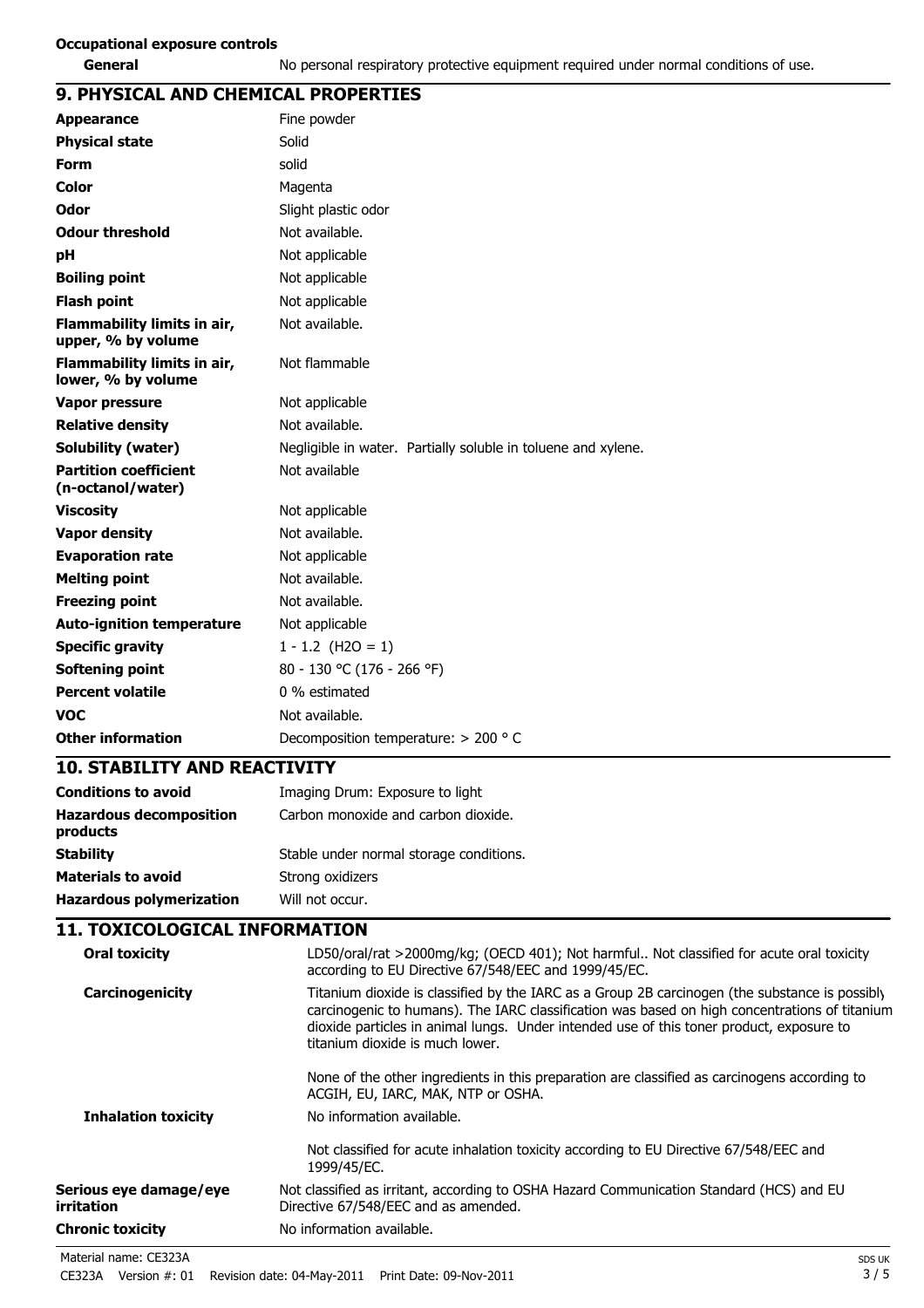| <b>Sensitization</b>               | Not classified as a sensitizer according to EU Directive 67/548/EEC and as amended, and OSHA<br>HCS (US).                                                                                                                                                                                                                                                                                                                                                                                                                                                      |  |  |
|------------------------------------|----------------------------------------------------------------------------------------------------------------------------------------------------------------------------------------------------------------------------------------------------------------------------------------------------------------------------------------------------------------------------------------------------------------------------------------------------------------------------------------------------------------------------------------------------------------|--|--|
| <b>Mutagenicity</b>                | Negative, does not indicate mutagenic potential (Ames Test: Salmonella typhimurium)                                                                                                                                                                                                                                                                                                                                                                                                                                                                            |  |  |
| <b>Reproductivity</b>              | Not classified as toxic according to EU Directive 67/548/EEC and as amended, California Prop. 65,<br>and DFG (Germany).                                                                                                                                                                                                                                                                                                                                                                                                                                        |  |  |
| <b>Further information</b>         | Complete toxicity data are not available for this specific formulation<br>Refer to Section 2 for potential health effects and Section 4 for first aide measures.                                                                                                                                                                                                                                                                                                                                                                                               |  |  |
| <b>12. ECOLOGICAL INFORMATION</b>  |                                                                                                                                                                                                                                                                                                                                                                                                                                                                                                                                                                |  |  |
| <b>Ecotoxicity</b>                 | LL50: > 1000 mg/l, Fish, 96.00 Hours                                                                                                                                                                                                                                                                                                                                                                                                                                                                                                                           |  |  |
| <b>13. DISPOSAL CONSIDERATIONS</b> |                                                                                                                                                                                                                                                                                                                                                                                                                                                                                                                                                                |  |  |
| <b>Disposal instructions</b>       | Do not shred toner cartridge, unless dust-explosion prevention measures are taken. Finely<br>dispersed particles may form explosive mixtures in air. Dispose of in compliance with federal, state,<br>and local regulations.                                                                                                                                                                                                                                                                                                                                   |  |  |
|                                    | HP's Planet Partners (trademark) supplies recycling program enables simple, convenient recycling<br>of HP original inkjet and LaserJet supplies. For more information and to determine if this service<br>is available in your location, please visit http://www.hp.com/recycle.                                                                                                                                                                                                                                                                               |  |  |
| <b>14. TRANSPORT INFORMATION</b>   |                                                                                                                                                                                                                                                                                                                                                                                                                                                                                                                                                                |  |  |
| <b>Further information</b>         | Not a dangerous good under DOT, IATA, ADR, IMDG, or RID.                                                                                                                                                                                                                                                                                                                                                                                                                                                                                                       |  |  |
| <b>15. REGULATORY INFORMATION</b>  |                                                                                                                                                                                                                                                                                                                                                                                                                                                                                                                                                                |  |  |
| <b>Labeling</b>                    |                                                                                                                                                                                                                                                                                                                                                                                                                                                                                                                                                                |  |  |
| <b>Contains</b>                    | Amorphous silica, Pigment, Styrene acrylate copolymer, Titanium dioxide, Wax                                                                                                                                                                                                                                                                                                                                                                                                                                                                                   |  |  |
| <b>Regulatory information</b>      | All chemical substances in this HP product have been notified or are exempt from notification<br>under chemical substances notification laws in the following countries: US (TSCA), EU<br>(EINECS/ELINCS), Switzerland, Canada (DSL/NDSL), Australia, Japan, Philippines, South Korea,<br>New Zealand, and China.                                                                                                                                                                                                                                              |  |  |
| <b>16. OTHER INFORMATION</b>       |                                                                                                                                                                                                                                                                                                                                                                                                                                                                                                                                                                |  |  |
| <b>Other information</b>           | This MSDS was prepared in compliance with EU Directive 91/155/EEC as amended by 2001/58/EC.                                                                                                                                                                                                                                                                                                                                                                                                                                                                    |  |  |
| <b>Disclaimer</b>                  | This Safety Data Sheet document is provided without charge to customers of Hewlett-Packarc<br>Company. Data is the most current known to Hewlett-Packard Company at the time of preparation<br>of this document and is believed to be accurate. It should not be construed as guaranteeing<br>specific properties of the products as described or suitability for a particular application. This<br>document was prepared to the requirements of the jurisdiction specified in Section 1 above and<br>may not meet regulatory requirements in other countries. |  |  |
| <b>Issue date</b>                  | 09-Nov-2011                                                                                                                                                                                                                                                                                                                                                                                                                                                                                                                                                    |  |  |
| <b>Manufacturer information</b>    | Hewlett-Packard Company<br>11311 Chinden Boulevard<br>Boise, ID 83714 USA<br>(Direct) 1-503-494-7199<br>(Toll-free within the US) 1-800-457-4209                                                                                                                                                                                                                                                                                                                                                                                                               |  |  |